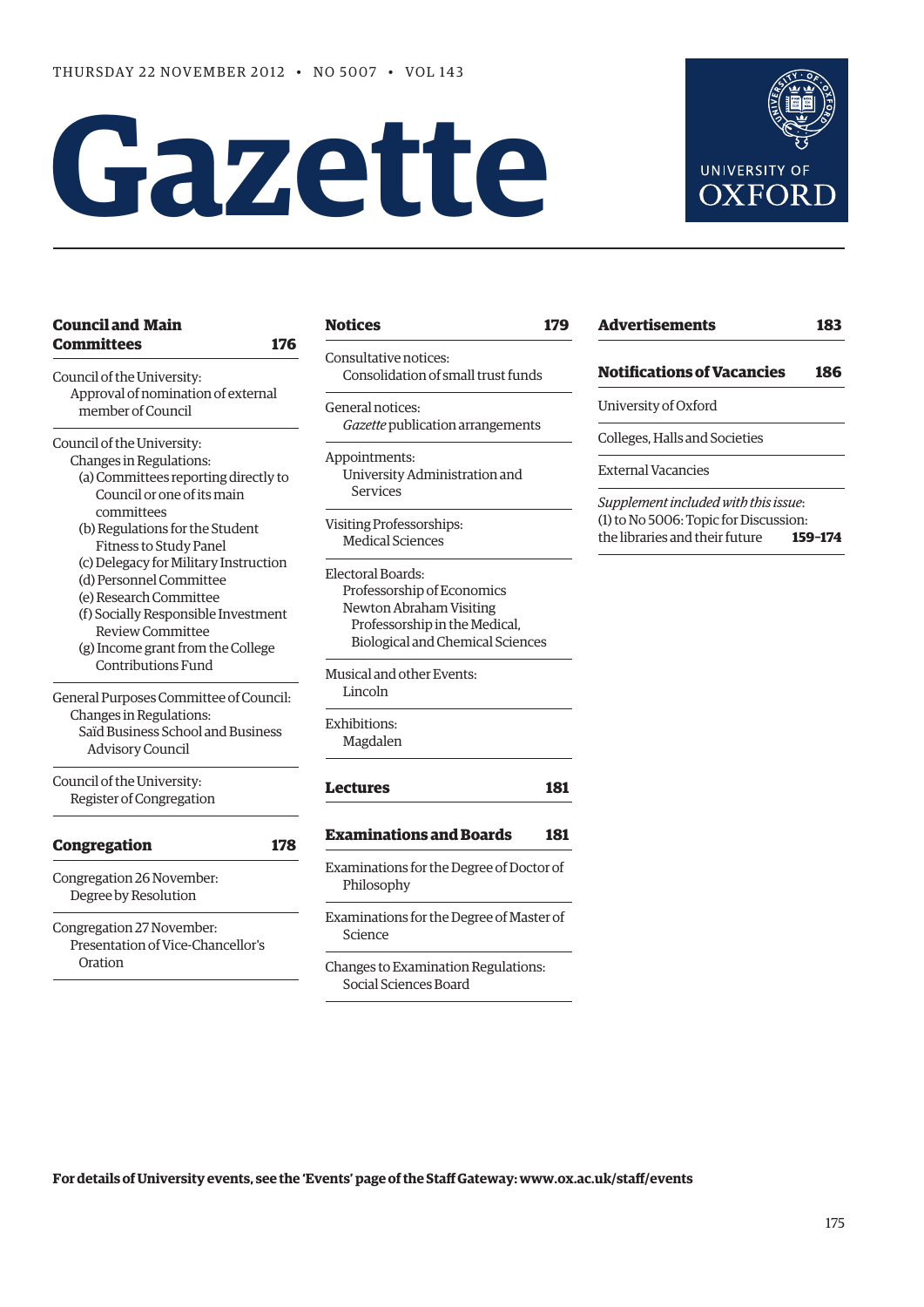# Council and Main Committees

#### **Council of the University**

# **Approval of nomination of external member of Council**

Under regulation 9.3 of Council Regulations 2 of 2002, the nomination below shall be deemed to be approved unless not later than **4 pm on Thursday, 29 November,** the Registrar has received from not fewer than 20 members of Congregation a written request for a postal ballot to be taken in respect of that nomination.

# **Approval of nomination of Sir Crispin Davis as an external member of Council**

The nomination by Council, under the provisions of section 4 (7)–(10) of Statute VI, of **Sir Crispin Davis,** MA Oxf, as a member of Council for four years from Hilary term 2013, is submitted for approval.

*Note on the nominated external member of Council*

Sir Crispin Davis graduated in Modern History (Oriel, 1970). He then worked for Procter and Gamble from 1970 to 1990, holding a series of senior positions in the UK and Germany before becoming President of the company's North American food business. Between 1990 and 1993 he was Group Managing Director for Guinness Group, and then became Chief Executive Officer for Aegis Group plc, a leading global media service company, between 1994 and 1999. From 2000 to 2009 he was Chief Executive Officer of Reed Elsevier plc. He was knighted in 2004, for services to publishing and information. Sir Crispin is a non-executive director of GlaxoSmithKline, a member of the Global Advisory Board for Citigroup, and a member of the Council and the Board of Trustees of the National Trust. He has in the past served on the Development Board of the Tate (2002–7) and the Oxford University Press Finance Committee (1994–9). Sir Crispin has been an external member of Council since Hilary term 2009. He is currently the chairman of the Committee to Review Salaries of Senior University Officers, and a member of the Finance Committee and of the Nominations Committee.

#### **Council of the University**

#### **Changes in Regulations**

Council has made the following changes in regulations, to come into effect on **7 December**.

## **(a) Committees reporting directly to Council or one of its main committees**

#### *Explanatory Note*

These changes in regulations serve to indicate that the two co-opted members of the General Purposes Committee may be internal or external members and place certain restrictions on the composition of the quorum of the General Purposes Committee, with a view to ensuring the quorum is appropriately representative.

#### *Text of Regulations*

**1** In Part 3 of Council Regulations 15 of 2002, concerning the General Purposes Committee, delete existing regulation 3.2 and substitute (new text underlined):

'3.2. Subject to the approval of Council on each occasion, the committee may coopt up to two additional members, who may be internal or external members, for such periods as the committee shall deem appropriate.'

**2** Ibid, delete existing regulations 3.5 to 3.6 and substitute (new text underlined, deleted text scored through):

'3.5. The quorum<sup>1</sup> of the committee shall include at least one Head of Division and at least one of the three members appointed by Council.

3.56. In particular, the committee shall:

(1) advise Council on matters of a reputational or ethical nature which are of material significance and do not fall wholly within the remits of the other committees of Council;

(2) keep under review:

(a) the University's compliance with legislation and regulatory requirements:

(b) policies in respect of issues or activities which are University-wide;

(c) procedures for identifying and managing risks across the University's activities;

(d) the governance and performance of the University's subsidiary companies;

(e) the University's relationships with external bodies;

(f) the public understanding of the aims and activities of the University;

(3) subject to regulation 3.7, advise Council and its other committees on the establishment of new University legislation and on amendments to existing legislation;

(4) make recommendations to Council on appointments by Council to University committees, bearing in mind the gender balance on such committees and in general having regard to the appropriate representation of the various interests within the collegiate University;

(5) allocate statutory posts to a college or society and approve changes to such allocations or associations, on behalf of Council.

3.67. The committee shall have power to make, amend, and repeal regulations concerning any of the following matters, on condition that it shall bring forward to Council for decision any case which it considers to raise particular difficulties.'

1 Further regulations pertaining to the quorum of the committee appear in Council Regulations 15 of 2002, regulations 1.6–1.7. These specify that the quorum for all Council's committees, unless otherwise specified, is onethird of those members eligible to vote upon the business of the committee in question.

#### **(b) Regulations for the Student Fitness to Study Panel**

#### *Explanatory Note*

The following change increases the membership of the Student Fitness to Study Panel to make it easier to find sufficient members for each sitting of the Panel.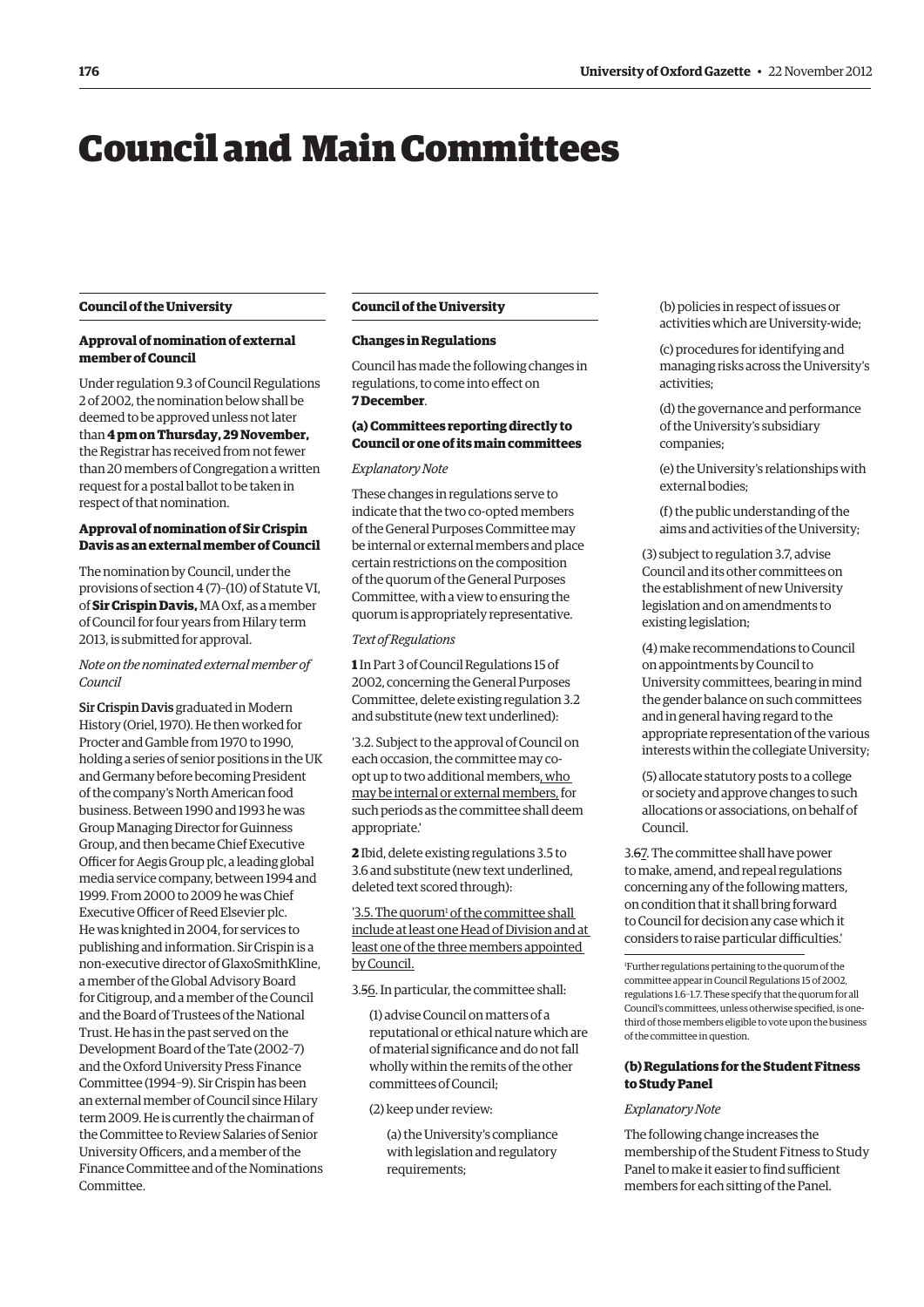# *Text of Regulations*

In Part 2 of Council Regulations 1 of 2012, delete section 2.1 and substitute (new text underlined, deleted text struck through):

'2.1. There shall be eight up to sixteen members of the Panel, no fewer than four and no more than eight of whom shall be appointed by Council and four no fewer than four and no more than eight by the Conference of Colleges, all of whom shall be members of Congregation. Members shall hold office for four years and at the expiry of that term shall be eligible for reappointment.'

# **(c) Delegacy for Military Instruction**

# *Explanatory Note*

The following changes to the membership of the Delegacy for Military Instruction remove a redundant slot; enable a person to be appointed by the Principal of the Royal Agricultural College, Cirencester, as the college contributes a number of students to the University Service Units; and replace the term 'person' with the term 'external member' in response to a Council regulation change by which the term 'person' is now understood to mean an internal committee member.

#### *Text of Regulations*

In Part 5 of Council Regulations 2 of 2004, concerning the Delegacy for Military Instruction, delete existing regulation 5.1 and substitute (new text underlined, deleted text struck through):

'5.1. There shall be a Delegacy for Military Instruction consisting of:

(1) the Vice-Chancellor;

(2), (3) the Proctors;

(4) the Assessor;

(5) the Commanding Officer of the Oxford University Officers Training Corps (or his or her representative);

(6) an officer nominated by the Commanding Officer of the Oxford University Officers Training Corps;

(7) the Officer Commanding the University Air Squadron (or his or her representative);

(8) the Officer in Charge of the University Royal Naval Unit (or his or her representative);

(9) an officer nominated by the Officer in Charge of the University Royal Naval Unit;

(910) the Chichele Professor of the History of War;

(1011) a person an external member appointed by the Admiralty Board of the Defence Council;

(1112) a person an external member appointed by the Army Board of the Defence Council;

(1213) a person an external member appointed by the Air Force Board of the Defence Council;

(13) an external member appointed by the Principal of the Royal Agricultural College, Cirencester;

(14)–(19) six members of Convocation elected as provided in regulation 5.3 below;

(20) a person an external member appointed by the Vice-Chancellor of Oxford Brookes University;

(21) a person an external member appointed by the Vice-Chancellor of the University of Reading.'

# **(d) Personnel Committee**

#### *Explanatory Note*

The following change adds an external member to the Personnel Committee's membership, and reduces the number of co-opted members by one.

#### *Text of Regulations*

In Part 4 of Council Regulations 15 of 2002, concerning the Personnel Committee, delete existing regulation 4.1 and 4.2 and substitute (new text underlined, deleted text scored through):

'4.1. The Personnel Committee shall consist of:

(1) the Pro-Vice-Chancellor (Personnel and Equality), who shall chair the committee;

(2) one member of Council appointed by Council;

(3)–(5) the Proctors and the Assessor;

(6) the Chairman of the Committee of Senior Tutors;

(7)–(10) the heads of each of the divisions;

(11) one external member appointed by Council;

(1112)–(1415) one person appointed by each of the divisional boards.'

4.2. The committee may co-opt up to seven six additional members, on condition that the committee shall always ensure by the use of its power of co-optation that the range of interests and concerns in the faculties, departments and academic services of the

University, and in the colleges, societies and Permanent Private Halls, is as fully reflected within the total membership of the committee as is reasonably practicable.'

#### **(e) Research Committee**

#### *Explanatory Note*

The following change adds an external member to the Research Committee's membership.

## *Text of Regulations*

In Part 6 of Council Regulations 15 of 2002, concerning the Research Committee, delete existing regulation 6.1 and substitute (new text underlined, deleted text scored through):

'6.1. The Research Committee shall consist  $\bigcap_{\alpha,\beta}$ 

(1) the Pro-Vice-Chancellor (Research) who shall chair the committee;

(2) one of the Proctors or the Assessor as may be agreed between them;

(3), (4) two persons appointed by Council from among the members of Council;

(5)–(8) four persons appointed by Council, one of whom shall be external to the University and the other persons to be appointed from the divisions;

(9) one external member appointed by Council;

(910)–(1617) two persons appointed by each Divisional Board;

(17),(18), (19) two members of college governing bodies appointed by the Conference of Colleges;

 $(19)$ , $(20)$ ,  $(21)$  two graduate student member representatives, appointed by the Graduate Committee of the Oxford University Student Union, one from the Medical Sciences Division or Mathematical, Physical and Life Sciences Division and one from the Humanities Division or Social Sciences Division.'

# **(f) Socially Responsible Investment Review Committee**

# *Explanatory Note*

The changes below increase the external membership of the Committee.

#### *Text of Regulations*

**1** In Part 29 of Council Regulations 15 of 2002, concerning the Socially Responsible Investment Review Committee, delete existing Regulation 29.1(4), and substitute (new text underlined):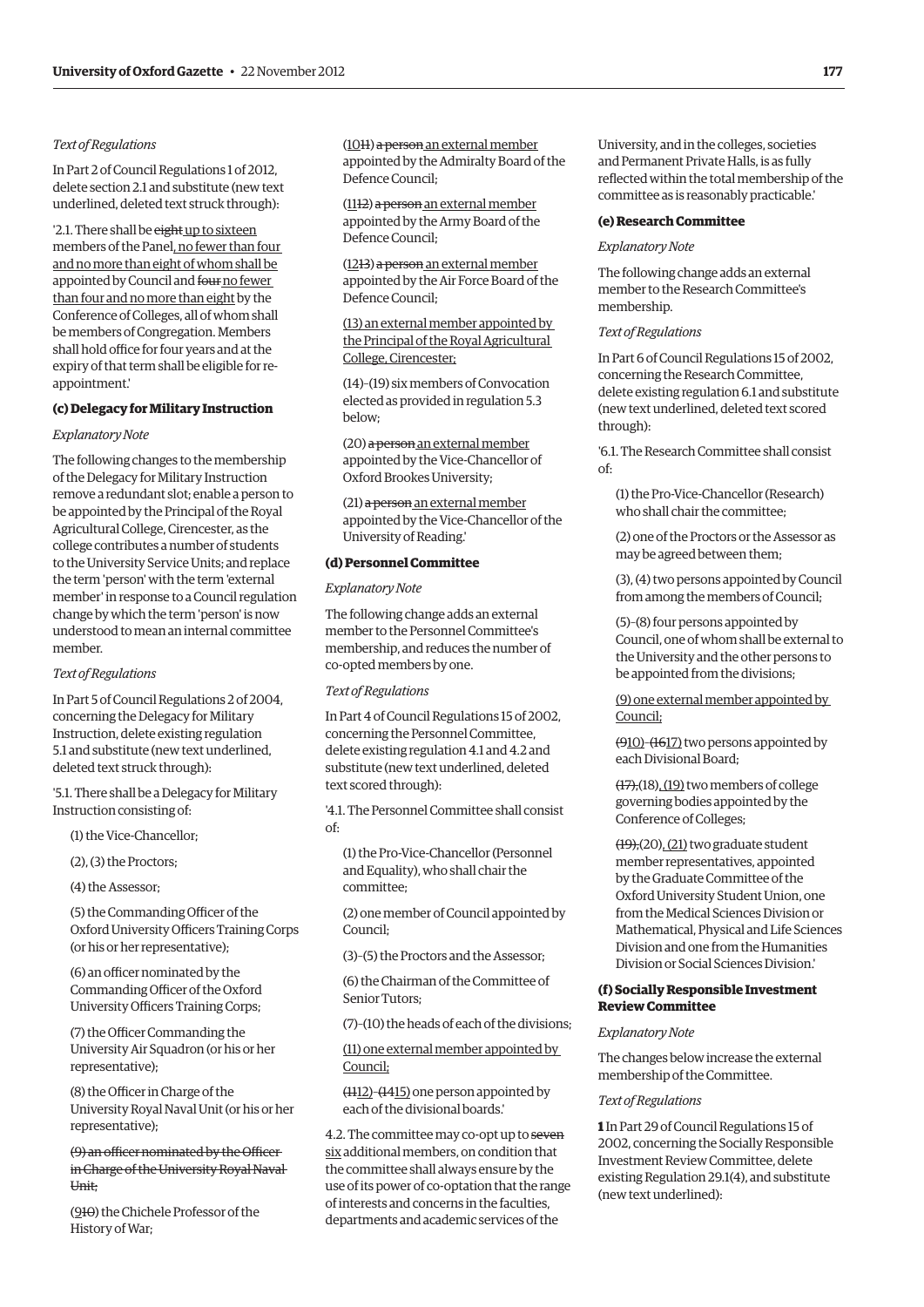'29.1(4)–(6) up to three external persons appointed by Council who shall bring recent and relevant expertise of investment management to the working of the committee;'

**2** Ibid, renumber existing regulations 29.1(5)–(7) as 29.1(7)–(9).

# **(g) Income grant from the College Contributions Fund**

#### *Explanatory Note*

This regulation authorises the income grants which Council, on the recommendation of the College Contributions Committee, has decided to make out of the accumulated balance of the College Contributions Fund. The sums listed are maxima.

## *Text of Regulations*

A sum of £360,000 shall be paid in 2012–13 as an income grant to Worcester College under the provisions of section 6 of Statute XV (approved with effect from 8 April 2009, see the *Gazette* of 23 April 2009, p 932). The grant is provided for the following purposes:

(i) for maintenance, a sum of £320,000, of which £20,000 is to be used as a contribution to the cost of employing an Assistant Bursar;

(ii) for development office expenditure, a sum of £40,000.

# **General Purposes Committee of Council**

#### **Changes in Regulations**

The General Purposes Committee of Council has made the following changes in regulations, to come into effect on **7 December**.

# **Saïd Business School and Business Advisory Council**

#### *Explanatory Note*

The following change transfers authority for approving membership of the Saïd Business School Business Advisory Council from the Council of the University to the School Board.

#### *Text of Regulations*

In Part 2 of Council Regulations 25 of 2002, concerning trusts, in § 312 delete existing 5 (1) and substitute (new text underlined, deleted text scored through):

'5. (1) There shall be a Business Advisory Council consisting of:

(a) the Vice-Chancellor;

(b) a person appointed by the Benefactor or his successor in title; (c) the Peter Moores Dean of the Saïd Business School;

(d) the Associate Dean of Executive Education;

(e) the Faculty Dean;

(f) the Chief Operating Officer;

and not fewer than fifteen persons drawn from the international business community, appointed by Council after consultation with the Dean the School Board, following a nominations process carried out by the Chair of the Business Advisory Council and in consultation with the Dean.'

# **Council of the University**

#### **Register of Congregation**

Mr Vice-Chancellor reports that the following names have been added to the Register of Congregation:

Cockman, M E, Keble Coleman, M L, Wellcome Trust Centre for Human Genetics Darnborough, J E, Faculty of Music Gehmlich, K, Department of Cardiovascular Medicine Jarvis, M J, St Cross Lorimer, JSP. Hertford Masson, N, Centre for Cellular and Molecular Physiology O'Reilly, J, Wadham Parker, A J, Somerville Picard, R G, Green Templeton Pollard, P J, Wellcome Trust Centre for Human Genetics Tan, J-C, Balliol

Wilson, A N, Oxford Learning Institute

#### **Divisional and Faculty Boards**

For changes in regulations for examinations see 'Examinations and Boards' below.

# Congregation

| Congregation | 26 November |
|--------------|-------------|
|--------------|-------------|

# **Degree by Resolution**

*This content has been removed as it contains personal information protected under the Data Protection Act.*

| Congregation | 27 November 2 pm |  |
|--------------|------------------|--|
|              |                  |  |

## **Presentation of Vice-Chancellor's Oration**

The Oration delivered by the Vice-Chancellor on 2 October will be presented and may be discussed.

¶ The Oration has been published as Supplement (1) to *Gazette* No 5000.

#### **Note on procedures in Congregation**

¶ Business in Congregation is conducted in accordance with Congregation Regulations 2 of 2002 (www.admin.ox.ac.uk/statutes/ regulations/529-122.shtml). A printout of these regulations, or of any statute or other regulations, is available from the Council Secretariat on request. A member of Congregation seeking advice on questions relating to its procedures, other than elections, should contact Mr P Burns at the University Offices, Wellington Square (telephone: (2)70193; email: paul.burns@ admin.ox.ac.uk); questions relating to elections should be directed to the Elections Officer, Ms S L S Mulvihill (telephone: (2)80463; email: elections.office@admin. ox.ac.uk).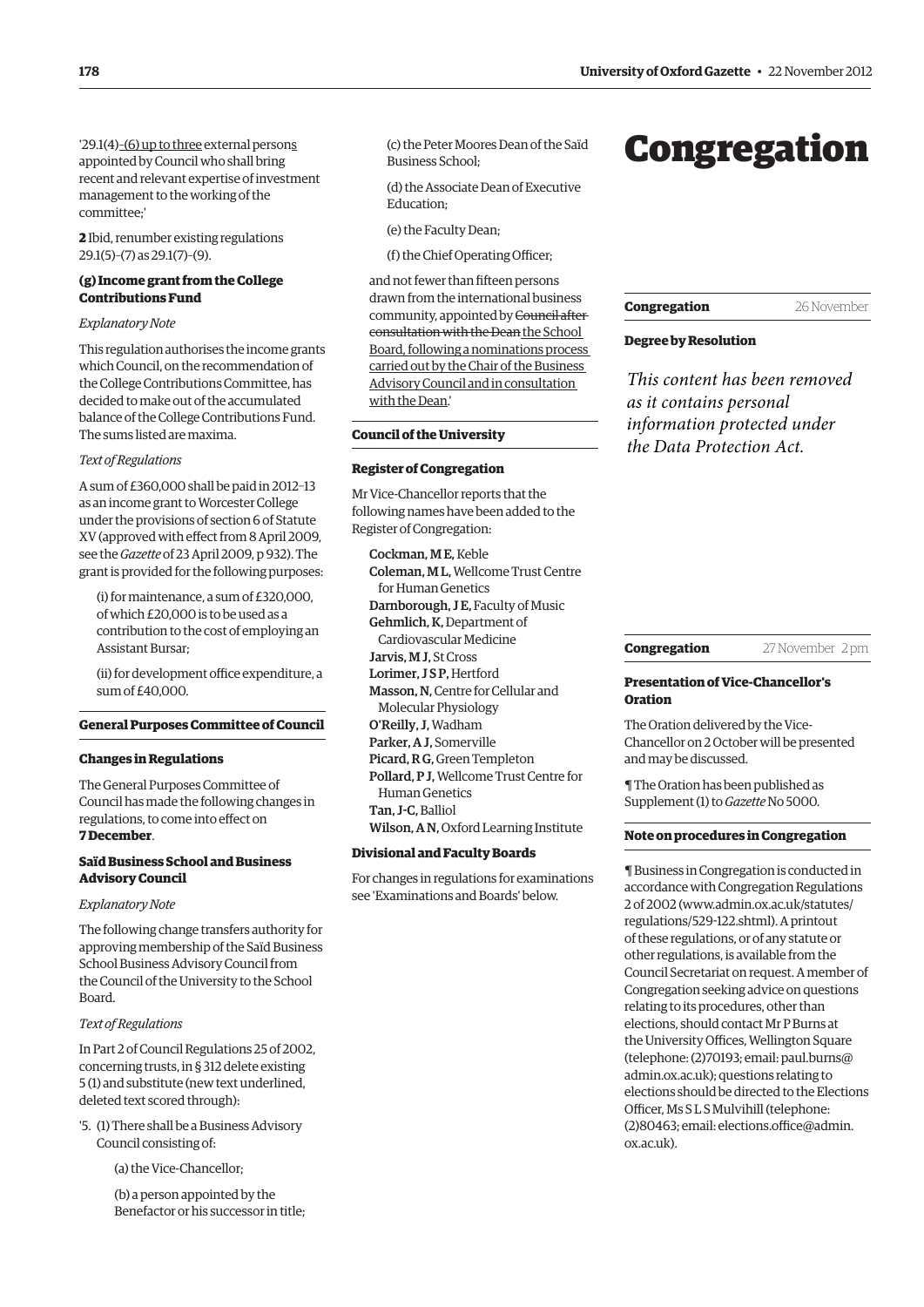# Notices

#### **Consultative notices**

#### **Consolidation of small trust funds**

#### Faculty of Law

On 5 November, Council approved the consolidation of five existing trust funds into one new trust fund by the passing of a resolution for the purposes of section 268 of the Charities Act 2011 ("the Act"). The approval of Council and the resolution passed for the purposes of the Act shall be effective 15 days after the date of publication of this notice unless written notice of a resolution, signed by at least 20 members of Congregation and calling upon Council to withhold such approval and such resolution, has been given to the Registrar by **noon on 3 December**. The full text of the resolution is set out below (see also the *Gazette* of 25 October, p 100).

#### Council agreed to:

(i) **note** that the gross income of each of the following funds ("the Funds") in its last financial year did not exceed £10,000, that the Funds do not hold any designated land and are not companies or other bodies corporate, that the Funds hold permanent endowment, and that therefore the Funds comply with the requirements of the Charities Act 2011:

(a) Chiles Award Fund

- (b) John Morris Prize Fund
- (c) Martin Wronker Prizes Fund
- (d) Peter Birks Memorial Fund

(e) Winter Williams Prizes and Studentships Fund;

(ii) **resolve** for the purposes of sections 267–274 of the Charities Act 2011 that all the property of the Chiles Award Fund, John Morris Prize Fund, Peter Birks Memorial Fund, and Winter Williams Prizes and Studentships Fund should be transferred to the Faculty of Law Prize and Scholarship Fund, Council being satisfied that:

(a) it is expedient in the interests of furthering the purposes of each of the above funds for its property to be transferred as set out above; and

(b) the Faculty of Law Prize and Scholarship Fund has purposes that are substantially similar to all of the purposes of each of the above funds;

(iii) **resolve** for the purposes of sections 267–274 of the Charities Act 2011 that half of the property of the Martin Wronker Prizes Fund should be transferred to the Faculty of Law Prize and Scholarship Fund, and half to the Medical Sciences Divisional Fund of University of Oxford Development Trust to be held for the purpose of funding an annual prize in medicine, Council being satisfied that:

(a) it is expedient in the interests of furthering the purposes of the above fund for its property to be transferred as set out above; and

(b) the Faculty of Law Prize and Scholarship Fund and the Medical Sciences Divisional Fund of University of Oxford Development Trust, taken together, have purposes that are substantially similar to all of the purposes of the above fund; and

(c) that each of the Faculty of Law Prize and Scholarship Fund and the Medical Sciences Divisional Fund of University of Oxford Development Trust has purposes that are substantially similar to one or more of the purposes of the above fund;

(iv) **resolve** that the resolutions at (ii) and (iii) above be notified to the *University Gazette* and, provided that no notice of a resolution calling upon Council to annul or amend the proposals is received by the Registrar by noon on the eleventh day after the day on which the proposals are published, **resolve** that copies be sent to the Charity Commission together with a statement of the University's reasons for passing them. If the Charity Commission requires further steps to be taken the Registrar is authorised to take such steps as are necessary. Once the above resolution takes effect the Trusts Administrator is authorised to take such steps as are necessary to transfer the property of the Funds in accordance with the above resolutions and any guidance given by

the Commission for the purposes of the Charities Act 2011.

#### Departmentof Plant Sciences

On 5 November, Council approved the consolidation of a number of existing trust funds into one new trust fund by the passing of a resolution for the purposes of section 268 of the Charities Act 2011 ("the Act"). The approval of Council and the resolution passed for the purposes of the Act shall be effective 15 days after the date of publication of this notice unless written notice of a resolution, signed by at least 20 members of Congregation and calling upon Council to withhold such approval and such resolution, has been given to the Registrar by **noon on 3 December**. The full text of the resolution is set out below (see also the *Gazette* of 25 October, p 101).

#### Council agreed to:

(i) **note** that the gross income of each of the following funds in its last financial year did not exceed £1,000 or that the market value of each fund does not exceed £10,000, and that therefore section 281 of the Charities Act 2011 applies to them:

(a) Brooks Memorial Fund

(b) Gertrude Witt Fund

(c) Harley Prize of the New Phytologist Trust

(d) Jimmy Elliott Memorial Fund

(e) Mrs H B Fielding Benefaction Fund

(f) Nancy Lindsay Memorial Fund

(g) School of Forestry Jubilee Prize Fund

(h) Styles Memorial Prize Fund

(i) Villar Bequest Fund

(j) Wilson Scholarships in Forestry Fund;

(ii) **resolve** for the purposes of section 281 of the Charities Act 2011 that the above-mentioned funds should be freed from the restrictions with respect to expenditure of capital that apply to them, Council being satisfied that the purposes set out in the trusts to which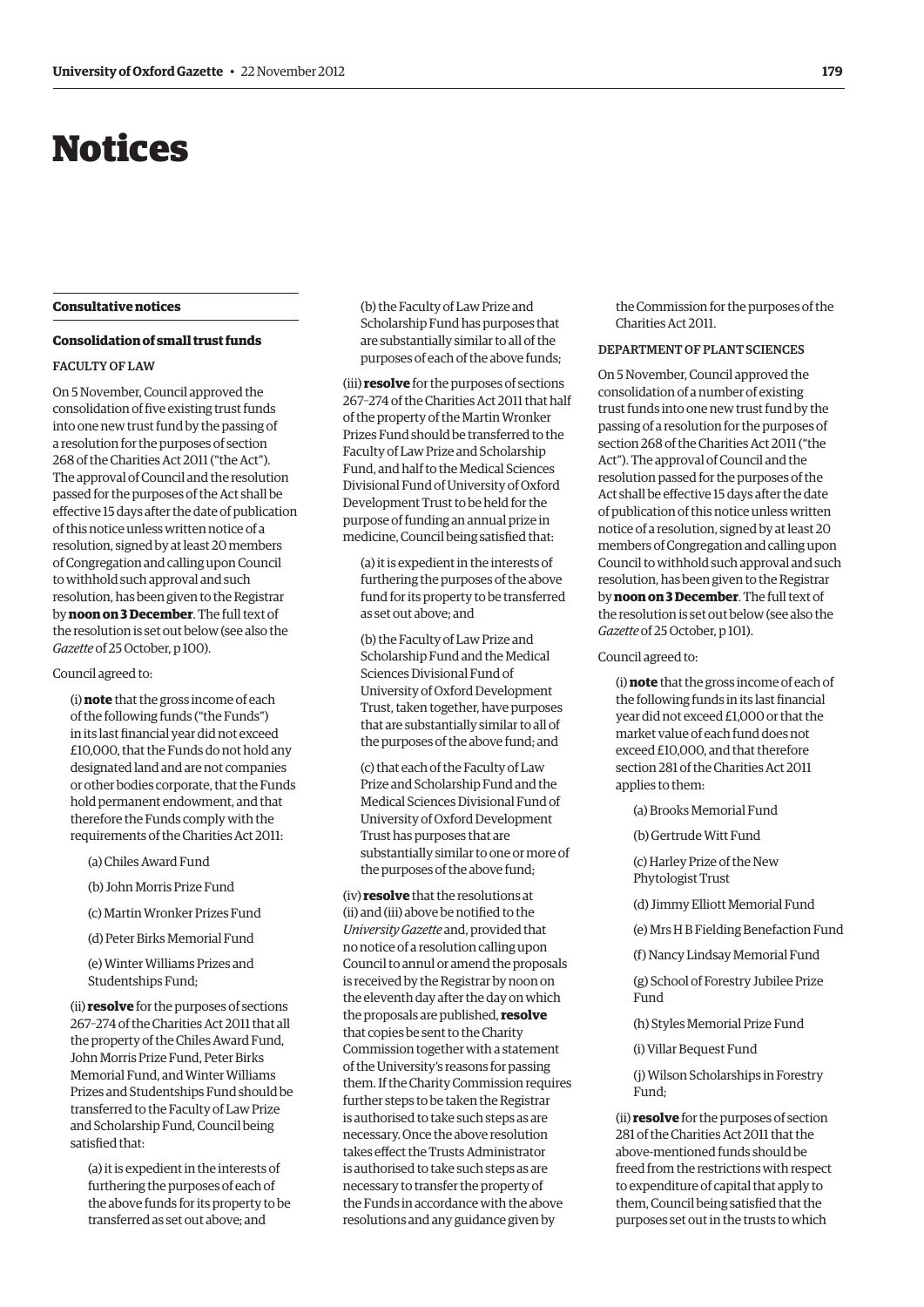the funds are subject could be carried out more effectively if the capital of the funds could be expended as well as income accruing to it, rather than just such income;

(iii) **note** that the gross income of each of the following funds in its last financial year did not exceed £10,000, that such funds do not hold any designated land and are not companies or other bodies corporate, and that therefore sections 267–272 of the Charities Act 2011 apply to them:

(a) Brooks Memorial Fund

(b) Gertrude Witt Fund

(c) Harley Prize of the New Phytologist Trust

(d) Jimmy Elliott Memorial Fund

(e) Mrs H B Fielding Benefaction Fund

(f) Nancy Lindsay Memorial Fund

(g) School of Forestry Jubilee Prize Fund

(h) Styles Memorial Prize Fund

(i) Villar Bequest Fund

(j) Wilson Scholarships in Forestry Fund;

(iv) **resolve** for the purposes of sections 267–272 of the Charities Act 2011 that all the property of the funds listed at (iii) above should be transferred to the Department of Plant Sciences General Purposes Fund, Council being satisfied that:

(a) it is expedient in the interests of furthering the purposes of each of the above funds for its property to be transferred as set out above; and

(b) the Department of Plant Sciences General Purposes Fund has purposes that are substantially similar to the purposes (or any of the purposes) of each of the above funds;

(v) **note** that the gross income of each of the following funds in its last financial year did not exceed £10,000, that such funds do not hold any designated land and are not companies or other bodies corporate, that such funds hold permanent endowment, and that therefore sections 267–274 of the Charities Act 2011 apply to them:

(a) Curator of the Fielding Herbarium Fund

(b) Forestry Professor Fund

(c) J Burtt Davy Research Scholarship Fund

(d) Samuel Wilson Fund

(e) Sherardian Campaign Fund

(f) Sibthorpian Professor of Plant Science Fund

(g) Study of Agriculture Fund;

(vi) **resolve** for the purposes of sections 267–274 of the Charities Act 2011 that all the property of the funds listed at (v) above should be transferred to the Department of Plant Sciences General Purposes Fund, Council being satisfied that:

(a) it is expedient in the interests of furthering the purposes of each of the above funds for its property to be transferred as set out above; and

(b) the Department of Plant Sciences General Purposes Fund has purposes that are substantially similar to all of the purposes of each of the above funds;

(vii) **resolve** that the resolutions at (iv) and (vi) above be notified to the *University Gazette* and, provided that no notice of a resolution calling upon Council to annul or amend the proposals is received by the Registrar by noon on the eleventh day after the day on which the proposals are published, **resolve** that copies be sent to the Charity Commission together with a statement of the University's reasons for passing them. If the Charity Commission requires further steps to be taken the Registrar is authorised to take such steps as are necessary. Once the above resolutions take effect the Trusts Administrator is authorised to take such steps as are necessary to transfer the property of the Funds in accordance with the above resolutions and any guidance given by the Commission for the purposes of the Charities Act 2011.

#### **General notices**

# *Gazette* **publication arrangements**

The final *Gazette*s of Michaelmas term will be published on 29 November and 6 December. Publication for Hilary term will begin on 10 January. The usual deadline arrangements will apply.

#### **Appointments**

#### **University Administration and Services**

# Headof Administration and Divisional Secretary, Humanities Division

Lynne Hirsch, MA, Acting Divisional Secretary and Senior Assistant Registrar in the Humanities Division, has been appointed Head of Administration and Divisional Secretary in the Humanities Division with effect from 1 December 2012.

This notice supersedes the notice dated 1 November 2012.

#### **Visiting Professorships**

#### **Medical Sciences**

The Medical Sciences Board has conferred the title of Visiting Professor of Immunology on Professor Constantino Lopez-Macias, BSc, MSc, PhD, for a period of three years from 14 November 2012.

#### **Electoral Boards**

#### **Composition of an Electoral Board**

The composition of the electoral board to the post below, proceedings to fill which are currently in progress, is as follows:

# Professorshipof Economics

#### *Appointed by*

| The Master of St Catherine's Mr Vice- |                         |
|---------------------------------------|-------------------------|
| (Pro-Vice-Chancellor)                 | Chancellor <sup>1</sup> |
| The Warden of All Souls               | ex officio              |
| Professor L.Samuelson                 | Council                 |
| Professor T Venables                  | Council                 |
| Professor R Goodman                   | Social Sciences         |
|                                       | Board                   |
| Professor B Javorcik                  | Department of           |
|                                       | Economics               |
| <b>Professor K Roberts</b>            | Department of           |
|                                       | Economics               |
| Professor F Zilibotti                 | Department of           |
|                                       | Economics               |
| Professor V Crawford                  | All Souls               |
|                                       |                         |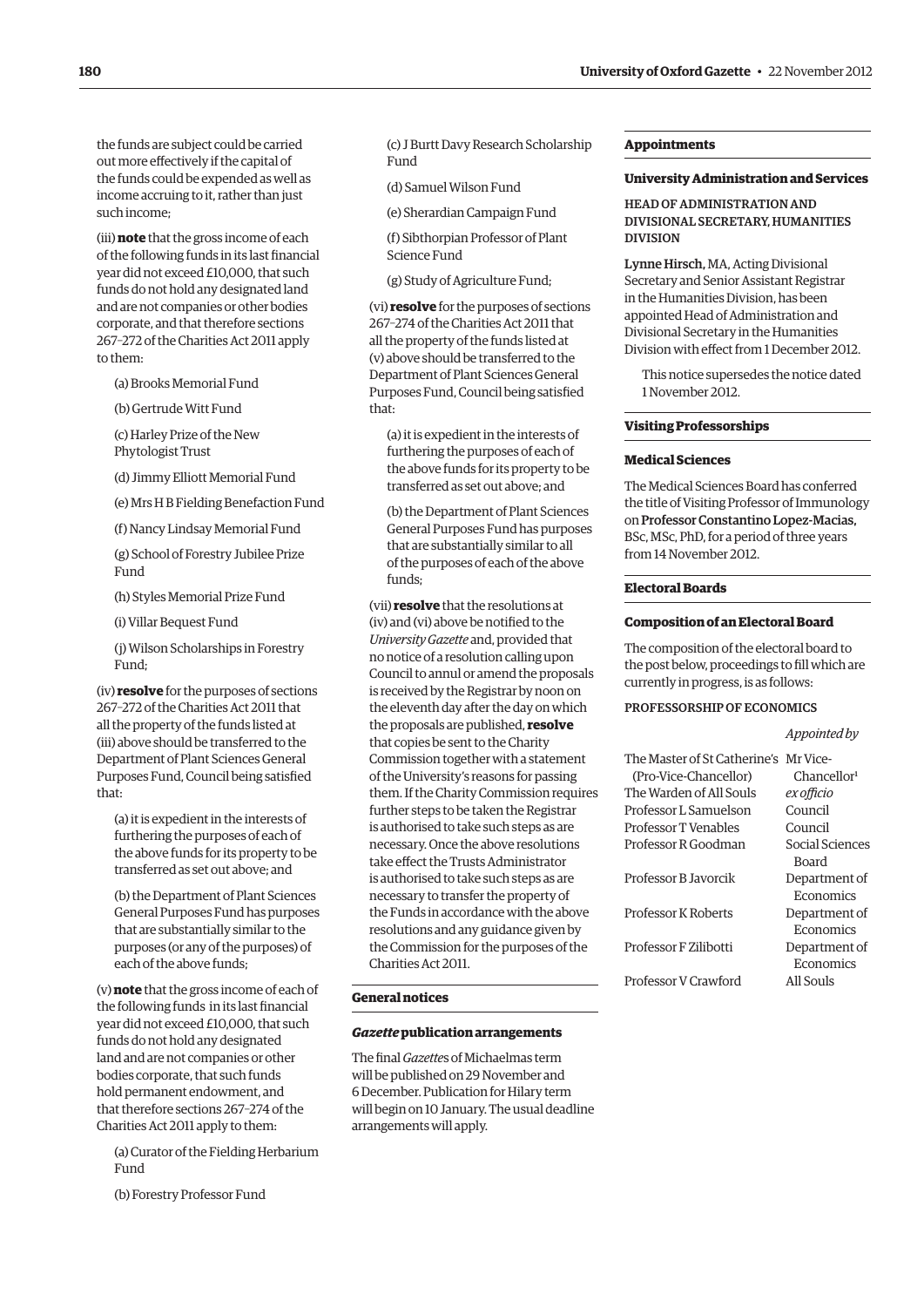# **Revised Composition of an Electoral Board**

The revised composition of the standing electoral board to the post below will, as at Hilary 2013, be as follows:

# Newton Abraham Visiting Professorship in the Medical, Biologicaland Chemical Sciences

# *Appointed by*

| Professor R V Thakker                | Mr Vice-Chancellor <sup>1</sup> |
|--------------------------------------|---------------------------------|
| The Rector of Lincoln                | ex officio                      |
| <b>Professor M Stevens</b>           | Council                         |
| Professor G A P                      | Council                         |
| Holländer                            |                                 |
| Professor R G Ratcliffe Council      |                                 |
| Professor S G Davies                 | Mathematical.                   |
|                                      | Physical and Life               |
|                                      | Sciences Board                  |
| Professor CJ Schofield Mathematical, |                                 |
|                                      | Physical and Life               |
|                                      | Sciences Board                  |
| Professor Dame Kay E                 | Medical Sciences                |
| Davies                               | Board                           |
| Vacancy <sup>2</sup>                 | Medical Sciences                |
|                                      | Board                           |
| Professor D J T Vaux                 | Lincoln                         |

1 Appointed by Mr Vice-Chancellor under the provisions of Statute IX, Sect 10 and 11.

2 With the agreement of the Medical Sciences Division and Mr Vice-Chancellor, this elector position, previously occupied by the incoming chair of the board, remains vacant for the time being.

# **Musical and other Events**

#### **Lincoln**

A concert will be given at 8.15 pm on 26 November in Lincoln Chapel by the Third Quince, a musical trio featuring Victoria Couper, voice, Liam Byrne, viol, and Arngeir Hauksson, lute. Free admission; tickets are available from Dr Jonathan Hicks at jonathan.hicks@music.ox.ac.uk.

## **Exhibitions**

# **Magdalen**

A preview of the paintings of Francis Hamel will taken place at Magdalen's Grove Auditorium, prior to the show transferring to London. Opening hours: 11 am–5 pm on 30 Nov and 1 Dec, and 11 am–1 pm on 2 Dec.

# Lectures

# Examinations and Boards

# **Colleges, Halls and Societies**

# **Christ Church**

# Riot from Wrong

An exclusive screening of a documentary on the August riots will be held at 4.30 pm, followed by a question and answer session, on 28 November in the Blue Boar Lecture Room, Christ Church.

#### **Examinations for the Degree of Doctor of Philosophy**

#### **Humanities**

Beatrix Ackx, Worcester: 'Bentveughels and Bamboccianti: the patronage and reception of northern artists working in Rome, 1620–90'

Examination Schools, 18 December, 2.15 pm *Examiners*: D Parrott, C White

Reem Al-Saud, St Antony's: 'Female religious authority in Muslim societies: the case of the Da'iyat in Jeddah' Examination Schools, 17 December, 2 pm *Examiners*: A Shaw, S Altorki

Boyd Brogan, Merton: 'The ethics of *otium*: pastoral, privacy and the passions, 1559–1647'

Corpus Christi, 28 November, 10 am *Examiners*: H D Moore, E H Cooper

Geri della Rocca de Candal, University College: '*Bibliographia Historica Byzantina*: a historical and bibliographical description of the early editions of the *Corpus Historiae Byzantinae* (1556–1645)' 41 Wellington Square, 29 November, 10 am *Examiners*: M Jeffreys, R Mouren

Adam Lee, Jesus: 'The Platonism of Walter Pater' Harris Manchester, 25 January, 2 pm *Examiners*: J Sloan, C Maxwell

William Mack, Corpus Christi: '*Proxenia*: inter-polis networks and relations in the classical and Hellenistic world' New College, 13 December, 2 pm *Examiners*: R C T Parker, P Hamon

*Corrigendum*: Emily McLaughlin, Balliol: 'Yves Bonnefoy: the performative and the negative' Merton, 12 December, **2.15 pm** *Examiners*: I G MacLachlan, SR Harrow

# **Mathematical, Physical and Life Sciences**

Andrei Akhvlediani, Oriel: 'Relating types in categorical universal algebra' Department of Computer Science, 30 November, 9 am *Examiners*: J Worell, I Stubbe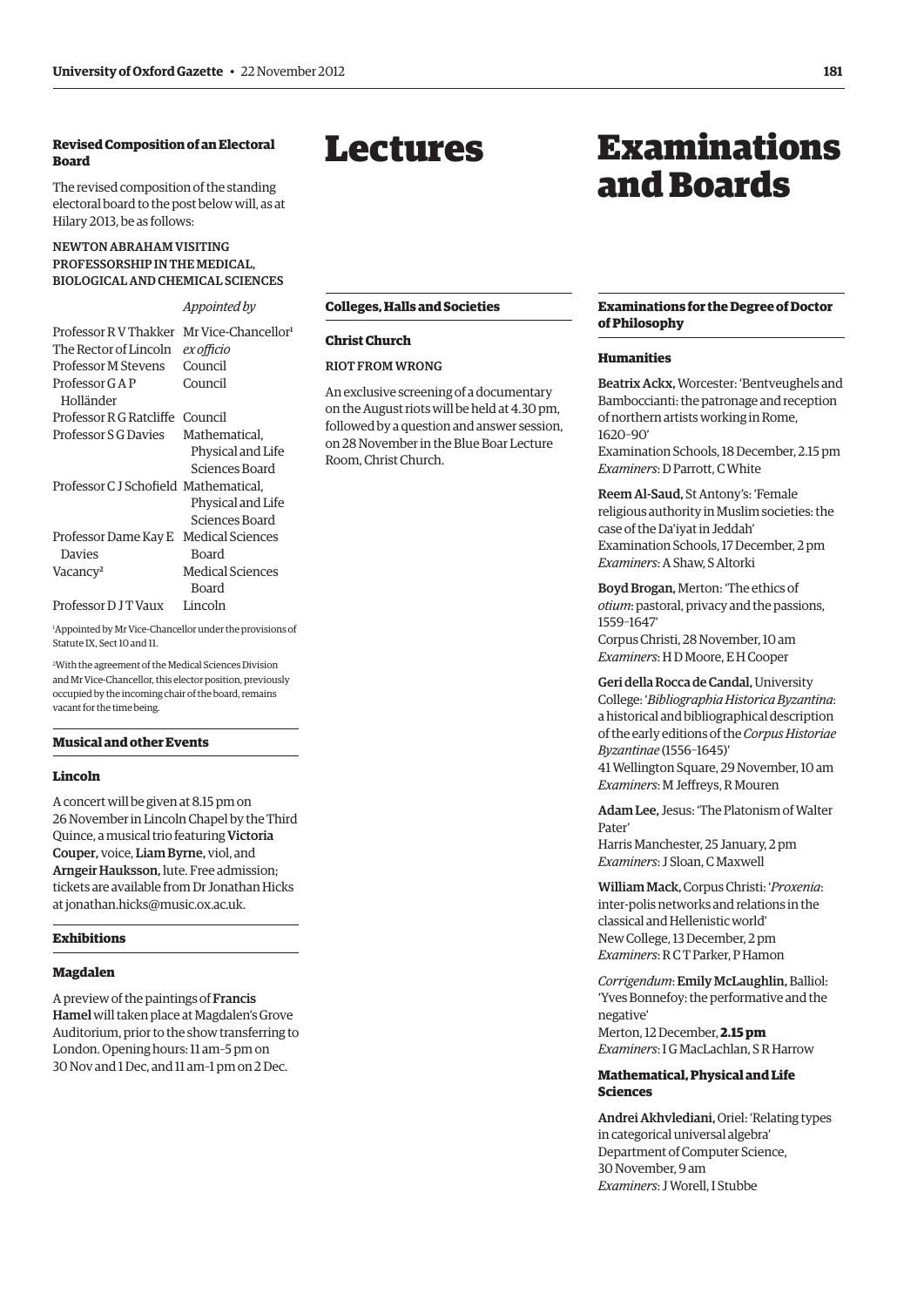Elizabeth Brock, St Catherine's: 'Alkaloids from transannular iodoaminations' Chemical Research Laboratory, 4 December, 11.15 am

*Examiners*: G W J Fleet, R Taylor

Craig Comstock, Kellogg: 'Economies and diseconomies of scale in software engineering' Department of Computer Science, 17 January, 10 am *Examiners*: A Martin, R Harrison

Robert Cooper, Lincoln: 'ETA8 permethylpentalene titanium chemistry' Chemistry Research Laboratory, 13 December, 11 am *Examiners*: J Goicoechea, G Cloke

David Daniels, Pembroke: 'Reactions of allenylpalladium intermediates in organic synthesis' Chemistry Research Laboratory, 20 December, 10 am *Examiners*: J Burton, I Fairlamb

Paolo Gandini, Balliol: 'Observation of CP violation in B<sup>+</sup>? DK<sup>+</sup> decays' Denys Wilkinson Building, 21 December, 2 pm *Examiners*: A R Weidberg, P J Clark

David Hopkins, St Hugh's: 'Game semanticsbased equivalence checking of higher-order programs' Department of Computer Science, 29 November, noon

*Examiners*: H Yang, G A McCusker

John Ilupeju, Wolfson: 'Synthesis and use of new chiral DABCO derivatives for asymmetric fluorination' Chemistry Research Laboratory, 17 December, 2 pm *Examiners*: M G Moloney, A Brisdon

Daniel James, Keble: 'A categorical model for reasoning about infinite data using the property of uniqueness' Department of Computer Science, 15 January, 10 am *Examiners*: O de Moor, G Hutton

Yijun Wang, St John's: 'Advances in electroanalytical chemistry' Christ Church, 27 November, 11 am *Examiners*: J J Davis, J Wadhawan

#### **Medical Sciences**

Lukxmi Balathasan, Lincoln: 'Characterising the role of circulating immune cells in brain metastasis' Old Road Campus Research Building, 30 November, 10 am *Examiners*: A J Ryan, A Chalmers

Huseyin Cakal, St Cross: 'Intergroup contact and collective action: an integrative approach'

Department of Experimental Psychology, 7 December, 2 pm *Examiners*: B Parkinson, R Martin

Stephen Robert Frost, Magdalen: 'Diffusion-weighted magnetic resonance imaging with readout-segmented echoplanar imaging' John Radcliffe Hospital, 5 December, 2 pm *Examiners*: J LRAndersson, R Heidemann

Julia Matheson, Balliol: 'E-cadherin loss of function in the murine intestine' Sir William Dunn School of Pathology, 30 November, 10 am *Examiners*: J W Raff, A R Silver

Andria Shimi, St Peter's: 'Attentional contributions to children's limited visual short-term memory capacity: developmental change and its neural mechanisms' University College, 10 December, 1.30 pm *Examiners*: N Yeung, G Hitch

Paul Taylor, Lady Margaret Hall: 'Characterising the Notch–ligand binding interaction, and its modulation by glycosylation' Department of Biochemistry, 27 November, 1 pm *Examiners*: M Higgins, S Bray

Katie Webster, Wolfson: 'Angiogenesis in endometriosis: the role of circulating angiogenic cells and the endometrium' Institute of Reproductive Sciences, 5 December, 3 pm *Examiners*: K Coward, F Denison

#### **Social Sciences**

Samer El-Karanshawy, St Antony's: 'The day the imam was killed: mourning sermon, politics, history and the struggle for Lebanese Shiism' St Antony's, 14 December, 11 am *Examiners*: W Armbrust, R Gleave

Francesca Giovannini, Trinity: 'Cooperating to compete: the role of regional powers in global nuclear governance' Somerville, 29 November, 2 pm *Examiners*: J Welsh, N Wheeler

Seth Johnston, Trinity: 'Now NATO endures: an institutional analysis' Department of Politics and International Relations, 12 December, 2 pm *Examiners*: R D Caplan, A Menon

Insa Koch, Wadham: 'Personalising the state: law, social welfare and politics on an English council estate' London School of Economics, 25 January, 2 pm *Examiners*: N Lacey, C Alexander

Maria Vrikki, Kellogg: 'Investigating the impact of learner codeswitching on L2 oral fluency in task-based activities: the case of EFL primary school classrooms in Cyprus' Oxford Langauge Centre, 7 December, 2pm *Examiners*: R Vanderplank, P Tavakoli

Chang Da Wan, Linacre: 'The educational processes of the PhD: illustrating the explicit and illuminating the implicit processes of these processes' Examination Schools, 1 February, 2 pm *Examiners*: D Mills, P Denicolo

**Examinations for the Degree of Master of Science**

#### **Mathematical, Physical and Life Sciences**

Saad Rahman, Jesus: 'Direct wavefront sensing in adaptive microscopy' Department of Engineering Science, 7 December, 2 pm *Examiners*: S Collins, G DLove

#### **Medical Sciences**

Milap Rughani, Green Templeton: 'Managing melanoma in the era of personalised therapy: more than one disease' Old Road Campus Research Building, 18 December, 11 am *Examiners*: RASharma, P Lorigan

# **Changes to Examination Regulations**

For the complete text of each regulation listed below and a listing of all changes to regulations for this year to date, please see www.ox.ac.uk/gazette/ examinationregulations.

#### **Social Sciences Board**

MPhil in Visual, Materialand MUSEUM ANTHROPOLOGY

MPhiland msc in Medical Anthropology,

MPhil, mscand mst in Social Anthropology,

MSc in Cognitiveand Evolutionary **ANTHROPOLOGY** 

to provide greater clarity of requirements for the award of each of the degrees in order to avoid cases arising in which a student can be awarded a degree having not passed all components

# MSc in Visual, Materialand Museum Anthropology

(a) amendment to deadline (b) clarification of ambiguous content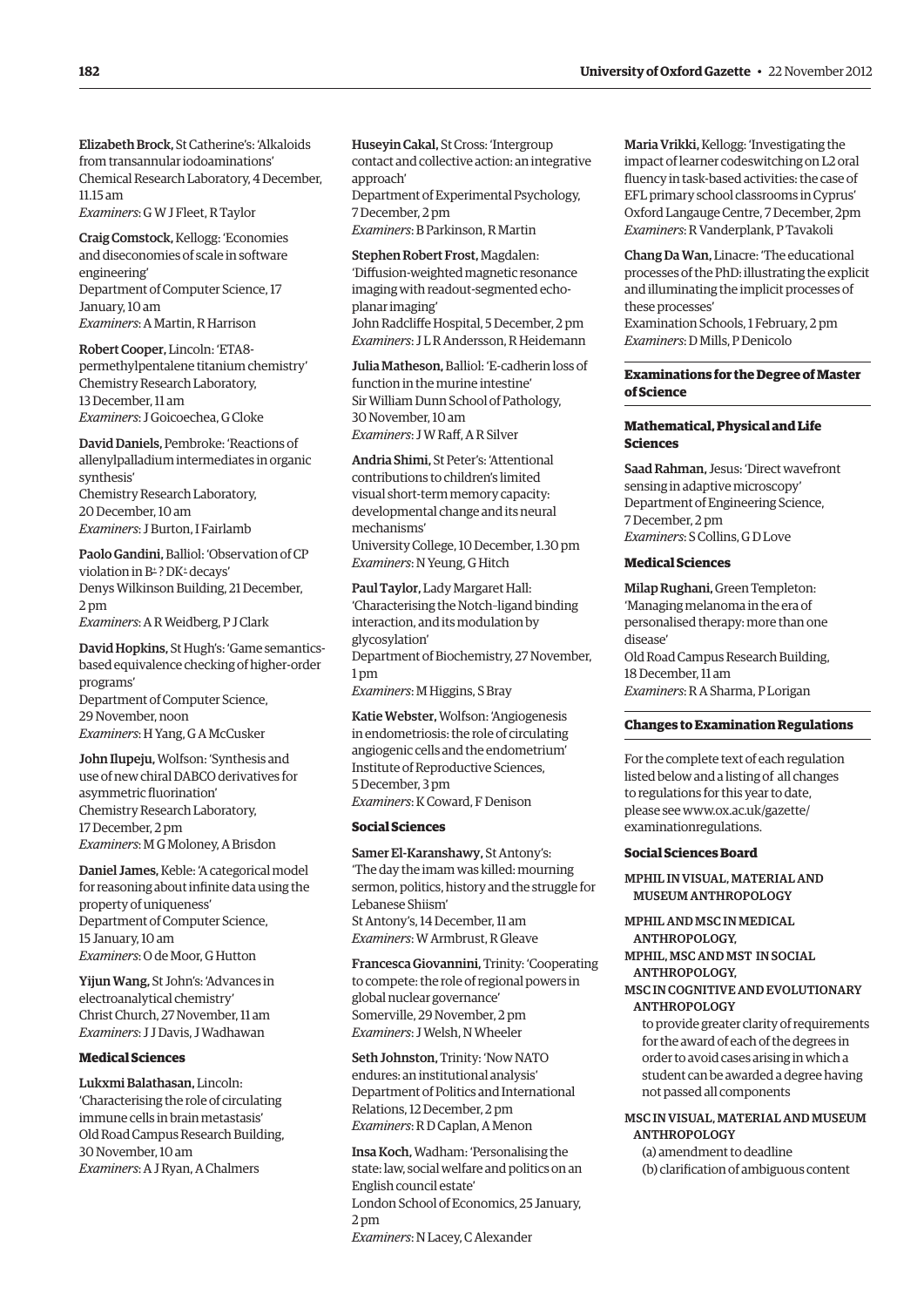# Advertisements

#### **Advertising enquiries**

*Email*: gazette.ads@admin.ox.ac.uk *Telephone*: 01865 (2)80548 *Web*: www.ox.ac.uk/gazette/ classifiedadvertising

# **Deadline**

Advertisements are to be received by **noon on Wednesday** of the week before publication (ie eight days before publication). Advertisements must be submitted online.

#### **Charges**

Commercial advertisers: £30 per insertion of up to 70 words, or £60 per insertion of 71–150 words.

Private advertisers: £20 per insertion of up to 70 words, or £40 per insertion of 71–150 words.

For both categories, placings of four or more insertions of one advertisement are allowed a discount of 25%.

See our website for examples of whether an advertisement is considered commercial or private: www.ox.ac.uk/gazette/ classifiedadvertising.

#### **Online submission and payment**

Advertisements must be submitted and paid for online, using a credit card or debit card, through a secure website. For details, see www.ox.ac.uk/gazette/classifiedadvertising.

# **Extracts from the terms and conditions of acceptance of advertisements**

#### *General*

1. Advertisements are accepted for publication at the discretion of the editor of the *Gazette*.

*Note*. When an advertisement is received online, an acknowledgement will be emailed automatically to the email address provided by the advertiser. The sending of this acknowledgement does not constitute an an acceptance of the advertisement or an undertaking to publish the advertisement in the *Gazette*.

2. The right of the *Gazette* to edit an advertisement, in particular to abridge when necessary, is reserved.

3. Advertisements must be accompanied by the correct payment, and must be received by the deadline stated above. *No refund can be made for cancellation after the acceptance of advertisements*.

4. Once an advertisement has been submitted for publication, no change to the text can be accepted.

5. Voucher copies or cuttings cannot be supplied.

#### *Charges*

6. Two separate charging arrangements will apply, for commercial and private advertisers. The rates applicable at any time will be published regularly in the *Gazette*, and may be obtained upon enquiry. The rates, and guidance on applicability of each rate, are also available online.

The editor's decision regarding applicability of these rates to an individual advertiser will be final.

#### *Disclaimer*

**7. The University of Oxford and Oxford University Press accept no responsibility for the content of any advertisement published in the** *Gazette***. Readers should note that the inclusion of any advertisement in no way implies approval or recommendation of either the terms of any offer contained in it or of the advertiser by the University of Oxford or Oxford University Press.**

*Advertisers' Warranty and Indemnity* **13. The advertiser warrants:**

**(i) Not to discriminate against any respondents to an advertisement published in the** *Gazette* **on the basis of their gender, sexual orientation, marital or civil partner status, gender reassignment, race, religion or belief, colour, nationality, ethnic or national origin, disability or age, or pregnancy.**

(ii) That the advertisement does not contravene any current legislation, rules, regulations or applicable codes of practice.

(iii) That it is not in any way illegal or defamatory or a breach of copyright or an infringement of any other person's intellectual property or other rights.

*You are advised to view our full Terms and Conditions of acceptance of advertisements. Submission of an advertisement implies acceptance of our terms and conditions, which may be found at www.ox.ac.uk/gazette/ classifiedadvertising, and may also be obtained on application to Gazette Advertisements, Public Affairs Directorate, University Offices, Wellington Square, Oxford OX1 2JD.*

#### **Publication in online** *Gazette*

16. Unless the advertiser stipulates otherwise, all advertisements will be published in the online *Gazette* in addition to the printed *Gazette*. At the time of submission of an advertisement, the advertiser may stipulate that he or she does not wish the advertisement to be included in the online *Gazette*. This stipulation: (i) must be made at the time of submission of the advertisement; (ii) cannot later be altered; (iii) will apply to all instances of publication of an advertisement arranged at the time of submission of that advertisement. Please note that advertisements form part of the online *Gazette* as published and cannot be removed or amended after publication.

#### **Miscellaneous**

#### *Gazette* **publication arrangements**

**Advertisers are asked to note** that the remaining *Gazette*s of Michaelmas term will be published on 29 November and 6 December. Publication for Hilary term will begin on 10 January. The usual deadline will continue to apply (see above).

#### **Lindemann Trust Fellowships**

**The English-Speaking Union** offers up to 3 grants a year worth \$30,000 each for postdoctoral scientists to carry out research in the USA. The Lindemann Trust Fellowships are awarded in the fields of Astronomy, Biophysics, Chemistry, Engineering, Geology, Geophysics, Mathematics and Physics. Eligibility: British or Commonwealth citizens, UK residents, who have completed a doctorate since Sept 2010 or expect to by Sept 2013. Closing date: Mon, 18 Feb. See: www.esu.org/ lindemann.

## **College of Europe scholarships**

**The EU (European Commission/DG Education and Culture)** offers a large number of scholarships to university graduates from the European Neighbourhood Policy countries wanting to study at the College of Europe at its Bruges or Natolin (Warsaw) campuses. These scholarships cover academic expenses, accommodation, meals and travel costs. The countries concerned are: Algeria, Armenia, Azerbaijan, Belarus, Egypt, Georgia, Israel, Jordan, Lebanon, Libya, Moldova, Morocco, the Palestinian Authority, Syria, Tunisia and Ukraine. Candidates are invited to apply online at www.coleurope.eu/application and to send their completed application form,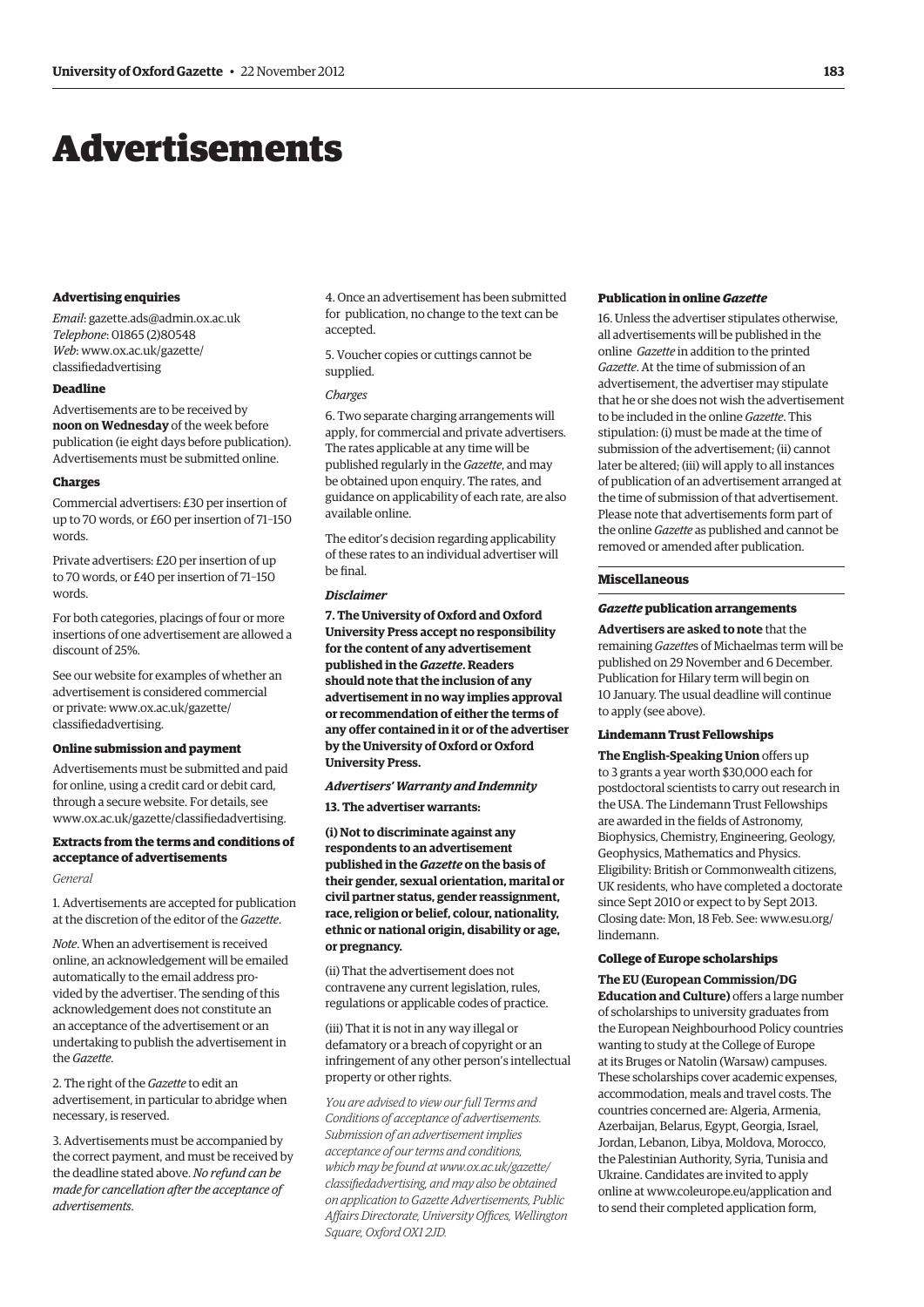together with the required documents, to the Admissions Office of the College of Europe. Deadline for submission of applications: 15 Jan.

#### **Research participants sought**

**Over 60?** Want to boost your brain function? The Department of Psychiatry is conducting an NHS-funded study looking at preventing cognitive decline in ageing, developing new methods of slowing effects of ageing on the brain, and developing treatments for mild cognitive impairment. After a baseline assessment, you will undergo 4 weeks of computer-based cognitive training aiming to improve all aspects of higher brain function. Four weeks later, you will have 2 brain scans to measure changes in brain function. Anyone aged 60 and above and fluent in English may be eligible to participate. Compensation for time and travel expenses. For information: cha@psych.ox.ac.uk or 01865 613197.

**Do you care for someone who uses telecare equipment at home?** The AKTIVE project is trying to find out how telecare – including pendant alarms, motion sensors and fall detectors – affects older people and those who care for them. We would like to interview carers in Oct–Dec to find out what it's like to care for an older person and whether telecare makes an impact. We can either call you at a time convenient for you or host you at the Institute of Population Ageing on Banbury Rd. If you have experience of telecare equipment, we would like to hear from you. We will provide a gift of £20. If you think you can tell us about your experiences of care and telecare, please contact our research team on: 01865 612816/kate.hamblin@ageing.ox.ac.uk.

#### **Oxford University Newcomers' Club**

**The Oxford University Newcomers' Club** at the University Club, 11 Mansfield Rd, OX1 3SZ, welcomes the wives, husbands or partners of visiting scholars, of graduate students and of newly appointed academic members of the University. We offer help, advice, information and the opportunity to meet others socially. Informal coffee mornings are held in the club every Wednesday 10.30–12 (excluding the Christmas vacation). Newcomers with children (0–4) meet every Fri in term 10.15–11.45. We have a large programme of events including tours of colleges, museums and other places of interest. Other term-time activities include an art group, book group, informal conversation group, garden group, antiques group and an opportunity to explore Oxfordshire. Visit our website: http://sites.google.com/site/ oxforduniversitynewcomersclub.

#### **Antiques bought and sold**

**Antiques and decorative objects** bought and sold. Fireplace-related items – grates, firetools,

firebacks, fenders, nursery guards; 17th-, 18thand 19th-century furniture; interesting and unusual items including silver, pictures, desks and library furniture, also garden items such as stoneware or seating. Please ring to sell, or to purchase visit us at Greenway Antiques, 90 Corn St, Witney, Oxon. Open Mon–Fri 9.30–5, Sat 10–5. Tel: 01993 705026. Mobile: 07831 585014.

#### **Restoration and conservation of antique furniture**

**John Hulme** undertakes all aspects of restoration. Thirty years' experience. Collection and delivery. For free advice, telephone or write to the Workshop, 11A High St, Chipping Norton, Oxon, OX7 5AD. Tel: 01608 641692.

#### **Services offered**

**Big or small, we ship it all.** Plus free pick up anywhere in Oxford. Also 24-hour photocopying, private mailing addresses (24-hour access and mail forwarding worldwide), binding, fax bureau, colour photocopying, mailing services and much more. Contact or visit Mail Boxes Etc, 266 Banbury Rd, Oxford. Tel: 01865 514655. Fax: 01865 514656. Email: staff@mbesummertown. co.uk. Also at 94 London Rd, Oxford. Tel: 01865 741729. Fax: 01865 742431. Email: staff@mbeheadington.co.uk.

**Tree surgery.** Town and Country Trees Ltd, established in 1993, providing practical help and advice in all aspects of tree and shrub maintenance throughout Oxfordshire and surrounding areas. Dedicated and environmentally sympathetic practitioners in tree care and preservation. Contact Paul Hodkinson on 07976 261850 or 0845 458 2980.

**Airport/taxi service.** Highly reliable service, 20 years' experience of getting you to the airport stress free. Business or pleasure. Comfortable Mercedes saloon or Volvo Estate and 7-passenger XLWB Mercedes for those with lots of luggage. Child seats available. Fully licensed and insured. Sample car prices: Oxford to Heathrow, from £75; Eurostar, £95; Cambridge, £125. Call Clive Roberts to discuss your needs or for advice. Account customers welcome. Mobile: 07917 566077. Home: 01865 778608. Email: cliveroberts@talktalk.net.

**Carpenter/joiner.** For bookcases, wardrobes, etc, made on site to your specifications. Portfolio available. Call Rob Guthrie on 01608 667423 (evening) or 07961 444957 (daytime). Email: rob@robguthrie.com. Web: www. robguthrie.com.

**Frances Carroll Nutrition.** I am a fully qualified, regulated and insured nutrition therapist who would like the opportunity to support you in reaching your optimal health. My recent cases have included the following health issues: depression, sports performance, acid reflux, fibromyalgia, male genital health, adrenal fatigue, weight management, eczema, SAD, anxiety and pre/post-surgery care. See www.francescarroll.co.uk or simply call Frances on 01865 582988 for a no-obligation chat.

#### **Domestic services**

**DP Gardening Services.** RHS-trained gardener available across Oxfordshire. Carry out garden makeovers if selling or renting out your property or just taming your wilderness! All aspects of garden services including hard landscaping. Fully insured, friendly advice, free estimates (within 5 mile radius of OX5). Member of Buy with Confidence scheme. Excellent references. Contact Debbie Payne on 07810 420711 (mobile) or www.dpgardening. co.uk for more information.

#### **Houses to let**

**An Englishman's home is his castle** – so the saying goes. We don't have too many castles, but we do have a constant supply of good-quality property to rent in Oxford city. QB Management is one of Oxford's foremost letting agents, specialising in letting to academics and other professionals. We aim to provide the friendliest professional service in the city. Visit: www.qbman.co.uk, call: 01865 764533, or email: info@qbman.co.uk.

**Woodstock:** absolutely pristine 2-bedroom/ 2-bathroom coach house with its own parking space. A 15-min regular bus service to and from Oxford. A 3-min walk into Blenheim park. Furnished or unfurnished, £1,100 pcm. For more info please contact margie@polotimes. co.uk.

**Three-bedroom** semi-detached house, Headington. Two reception rooms, garden, parking. Furnished. New kitchen. Gch. Quiet area. Near schools, shops, hospitals. Frequent buses to city centre or 10 mins' cycle; £950 pm plus bills. Tel 07812 909943.

**Are you a dog lover?** Our north Oxford house is available from mid-Dec to late Jan if you are happy to look after a friendly springer spaniel, 1 or 2 people welcome. Length of stay is negotiable, and arrangements can be made for temporary care of the dog if you wanted to be away, for example over Christmas. Email: carolinelaing@cix.co.uk.

**Furnished/unfurnished** 2-bed semidetached house, Kidlington, 29 Dec through 2013. Twenty-three-ft lounge, double glazing, c/h, open fire, enclosed garden with lawn, parking, water meter, PV solar panels, band A council tax. Good bus routes into Oxford. Suit couple or small family. If you need a temporary home this could be for you. Rent £850 pm. Enquire about including bills. Contact msmith670@btinternet.com; 01865 373198.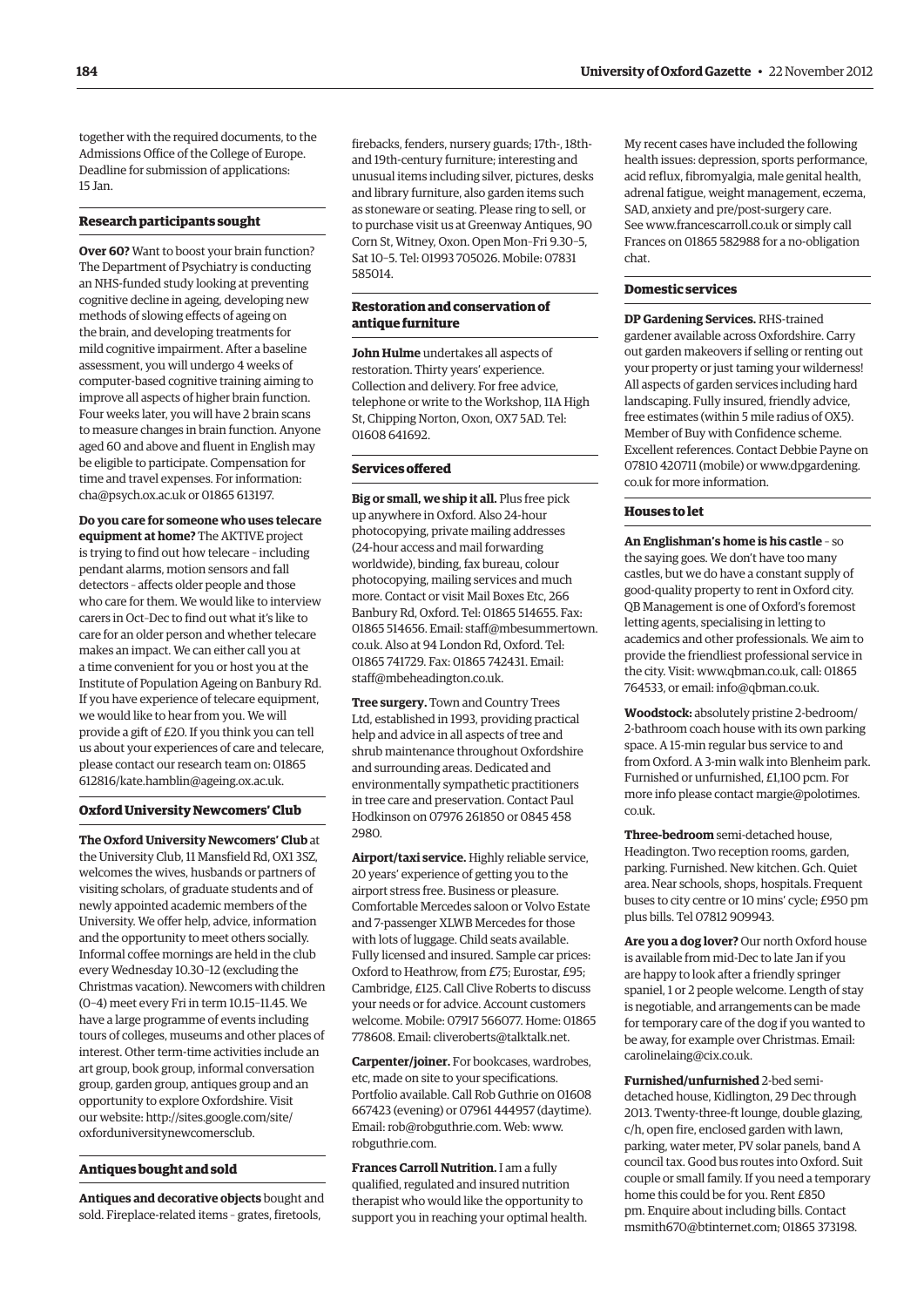**Summertown.** Furnished 2-bedroom duplex with designated parking and a lovely communal garden. Available for sublet 15 Feb–15 Sept. Spacious. Bathroom on each floor (shower, bath). One huge bedroom with en suite bathroom. Second bedroom set as a study. Washing machine, dishwasher. Dishes, bedding, towels provided. Quiet road with good access to shops and restaurants in Summertown and to city centre. Email for photos; £1,050 pcm. Contact zehavits@yahoo. com.

# **Flats to let**

#### *University Land Agent's and Accommodation Office*

The University Land Agent's and Accommodation Office maintains registers of University housing, and of private rental accommodation, available to full-time students, academic visitors and some employees of the University. See www. admin.ox.ac.uk/ accommodation.

**Visiting Oxford?** We have studio, 1, 2 and 3-bedroom apartments conveniently located for the various colleges and University departments, available from 1 week to several months. Apartments are serviced, linen provided, rental includes all bills. Most of our guests are visiting academics like you. Details, photos and prices on our website: www. weeklyhome.com. Email: info@weeklyhome. com or tel: 01993 811711.

## **New 1- and 2-bedroom apartments**

available in OX2 on short or extended lets. Self contained, with under-floor heating, all amenities including linen, changed weekly or on request. Let fully furnished; all bills included. Off-street parking, garage store for bicycles or bike loan available, on U1 bus route through town. Close to supermarkets, shops, station and A34. Rent from £450 pw. For further information: John Strickson 07957 583529.

#### **House swaps**

**House swap wanted:** house or minimum 2-bedroom apartment in Oxford city centre 1 Apr–30 June. On offer: San Diego, California – 316 sq m, 4 bedrooms, 3 fireplaces, 7 miles from Pacific Ocean, 17 miles from University of California, hot tub, sauna, swimming pool; and Taos, New Mexico – 316 sq m, 4 bedrooms, 3 fireplaces, 4 acres, stream, 1.5 miles Taos Plaza, 90 mins north Santa Fe. Contact David Mares: dmares@ucsd.edu.

# **Accommodation offered**

**Scott Fraser** – market leaders for quality Oxfordshire property. Selling or letting, buying or renting, we are here to help. Visit www.

scottfraser.co.uk for more information or call: Oxford sales: 01865 759500; Witney sales: 01993 705507; Headington lettings: 01865 761111; Summertown lettings: 01865 554577; East Oxford and student lettings: 01865 244666; Witney lettings 01993 777909.

**Academics, parent or students** looking for a nice place to stay: short- or long-term B&B or self-catering rooms/apartments. High-quality accommodation in welcoming private homes in many Oxford locations and surrounding area. B&B from £25/night, £170/week, all inclusive. Long-term discount available. TV, free wireless Internet, tea/coffee facilities, use of microwave. Linen and weekly laundry service. For information, tel: 01865 435229, email: info@abodesuk.com, or visit: www. abodesofoxford.com.

#### **Self-catering apartments**

**OxfordShortlets** offers a portfolio of highquality, self-catering, short-let properties as an excellent alternative to hotel, guesthouse or bed and breakfast accommodation in Oxford and surrounding villages. Wide selection of quality homes available for short-stay lets from 1 week to several months. OxfordShortlets caters for professional individuals, groups or families visiting Oxford for holiday, business, academic and relocation purposes or for temporary accommodation between homes. Tel: 01865 311696. Fax: 01865 511010. Email: admin@oxfordshortlets.co.uk. Web: www.oxfordshortlets.co.uk.

**Short-let self-catering:** Midsomer Cottage is a delightful 3-bedroom Victorian cottage with open outlooks, situated in the riverside village of Iffley, with easy access walking or by bus to the city. There is a living room with WiFi, breakfast/kitchen, deck and gravelled garden. Available 12–30 Nov and 3–22 Dec. Contact suetrevorwilson@sky.com or 07908 422534/01491 875939.

#### **Holiday lets**

**Midhurst.** Romantic, primitive, 2-bedroom gamekeeper's cottages at foot of South Downs: fires, polished floors, simple kitchens, many books, internet access, no TVs (writers' haven) – or for bigger groups, a gorgeous, antiquefilled, unspoiled (but very comfortable) 5-bedroom 17th-century farmhouse. On own organic farm – woods, valleys, river, bluebells, wildlife. Available weekends; low winter prices; big Oxford discount. Pictures at www. wakehamfarm.com/Wakeham-Home or email haroldcarter@mac.com.

**Cornwall,** cottage and restored chapel in quiet hamlet on South-west Coastal Footpath within 100m of the sea and minutes from Caerhays and Heligan. Each property sleeps 6. Comfortably furnished, c/h, wood burner and broadband. Ideal for reading, writing, painting, walking, bathing, bird watching. Beautiful

beach perfect for bucket and spade family holidays. Short winter breaks available from £200. Tel: 01865 558503 or 07917 864113. Email: gabriel.amherst@btconnect.com. See: www.cornwallcornwall.com.

**Beautiful town house** in pretty village of Mairena in the Alpujarras, Andalucia. Three double bedrooms, 2 bathrooms, large openplan living area with wood-burning stove. Large roof terrace with stunning views. Mareina is on the GR7 walking route and a few km from the Sierra Nevada National Park. Great area for walking, horse riding and crosscountry skiing. Easy access from Almeria, Granada and Malaga. Sleeps 6. From £350 pw. Email: philippa\_m\_roberts@hotmail.co.uk.

#### **Property for sale**

**Seventeenth-century** stone 4-storey town house in oldest part of historical Langres, near the cathedral, on the ramparts. Very large sitting room with extensive views, 3 double bedrooms, second large sitting room, 2 kitchens (1 very nicely fitted), bathroom, shower room, large vaulted cellar, oak spiral staircase, original oak beams and floors, inset stone window seats. New heating system. Furniture in light oak made by local craftsman. The birthplace of Diderot, Langres is an unusually well-preserved ancient town, close to the wine areas of Champagne and Alsace, and within easy reach of Switzerland, Germany and Italy. Four clean quiet lakes nearby for safe swimming, fishing, boating. Walks unlimited. For sale unfurnished or furnished €110,000. For details and photos, please email barbara.kennedy@st-hughs.ox.ac. uk.